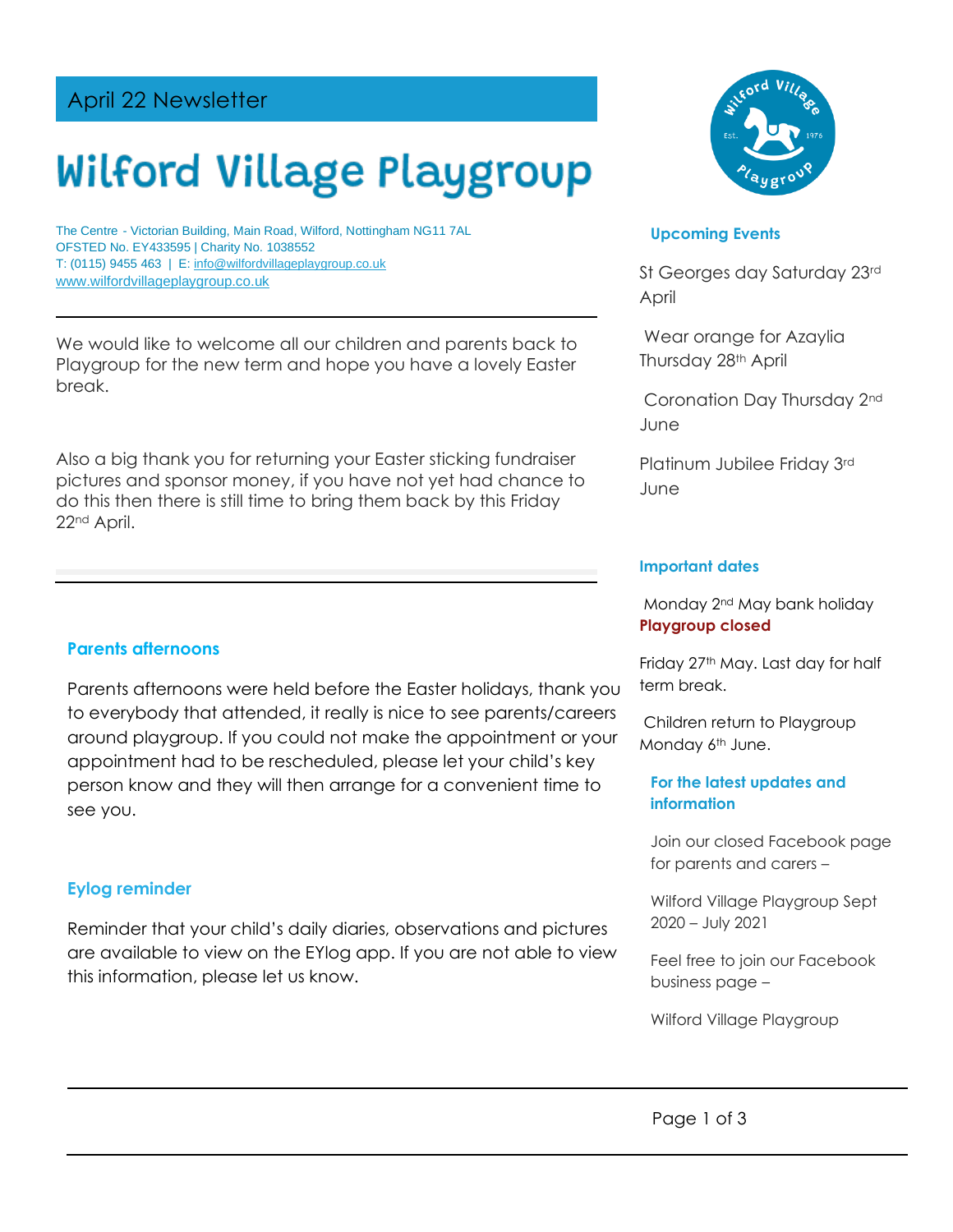## **Visits to South Wilford Primary Woodland and Farm**

We have made contact with South Wilford school and they have kindly offered us some time in there Woodland and Farm area's. Before the Easter holidays Room 2 began some visits over which have been a success and the children have had a lot of fun.

Our next step is to extend these visits for Room 1 children, we aim to take small groups over as and when we can taking into consideration staffing numbers and ratios. Room 1 parents will be

given an information and permission letter in due course.

### **Stay and Play sessions**

It's with great delight we are now able to arrange our stay and play sessions for Parents/Careers to get the opportunity to come into to see their child's room, meet the staff and get an insight into your child's time at Playgroup.

Dates have been arranged for Monday 16<sup>th</sup> -Wednesday 18<sup>th</sup> May with morning and afternoon sessions available.

Letters will be sent home shortly for you to fill out with your preferred day /time.

# **Wear orange for Azaylia Day Thursday 28th April/ cake sale**

We have decided to take part in a wear Orange Day to bring awareness to the community and raise funds to support childhood cancer.

**Wearing orange represents leukaemia awareness, strength, positivity, health, and compassion** 

We will alongside this be arranging a cake sale for pick up time by the front gate. We will be accepting cake donations if you would like to bring some to Playgroup prior to the day please let us know.